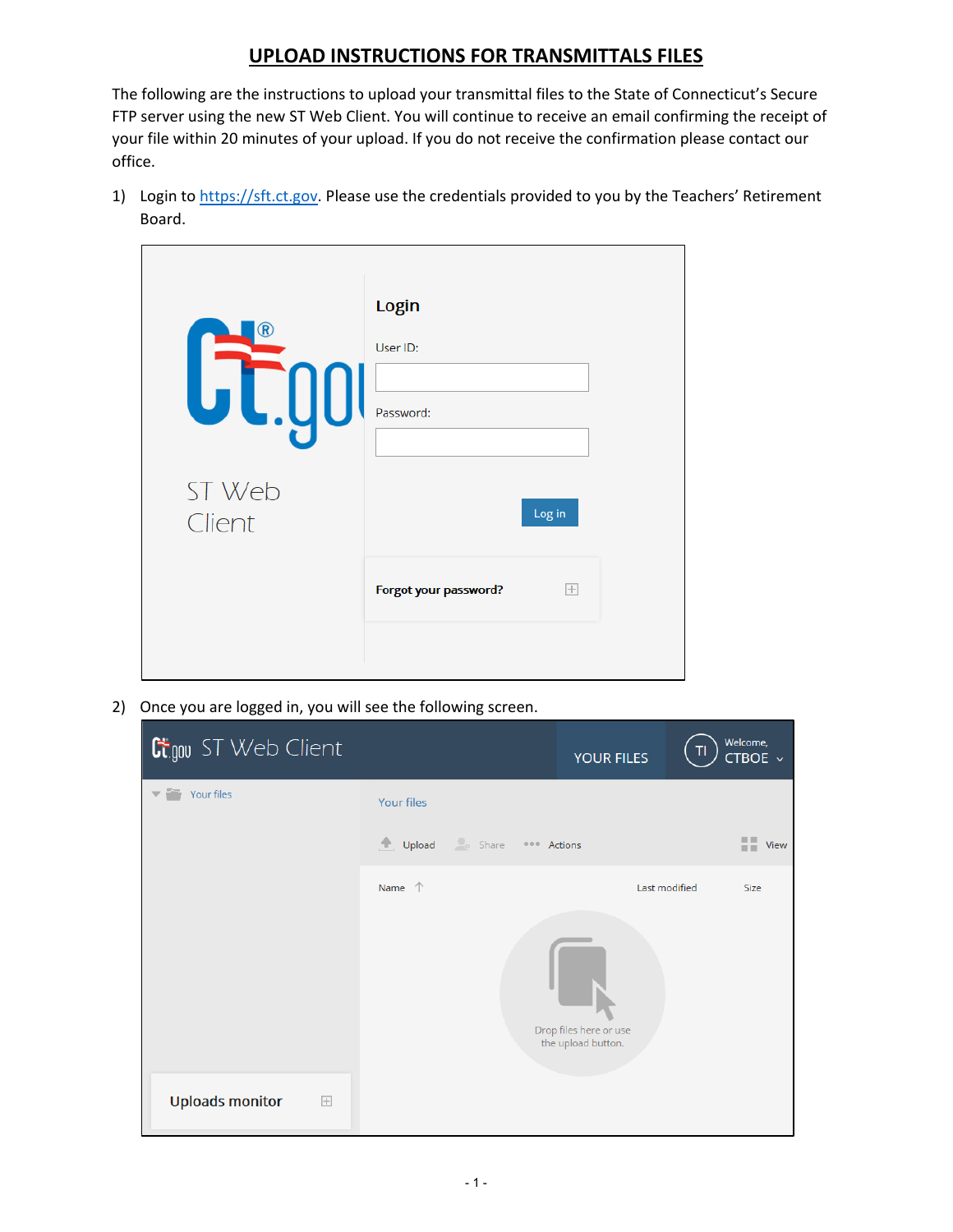3) Upload your transmittal file by using one of two methods, search for file or drag-and-drop. NOTE: You will no longer be able to replace an existing file. Should you have a need to do so please contact us and we will delete the file for you.

## *Search for file*

Click on the *Upload* button. Open the *data* folder where your transmittal files are located and select the file to upload. Click on **Open** to upload the file.

| Choose File to Upload<br>e                          |                         | $\mathbf{x}$          |
|-----------------------------------------------------|-------------------------|-----------------------|
| « My Documents > TRB Transmittal Software V2 > data | $+$<br>$\mathbf{v}$     | Search data<br>م      |
| Organize $\blacktriangledown$<br>New folder         |                         | $\odot$<br>睚          |
| <b>X</b> Favorites                                  | ≖<br>Name               |                       |
| Desktop                                             | $\bigcirc$ 20170600.000 |                       |
| Downloads                                           |                         |                       |
| Recent Places                                       |                         |                       |
| Libraries<br>ь                                      |                         |                       |
| Documents<br>÷,                                     |                         |                       |
| Music                                               |                         | No preview available. |
| Pictures                                            |                         |                       |
| Videos<br>Ħ                                         |                         |                       |
| Computer                                            |                         |                       |
| <b>C</b> Network                                    |                         |                       |
|                                                     | W.<br>$\overline{4}$    | Þ                     |
| File name: 20170600.000                             | ٠                       | All Files (*.*)<br>▼  |
|                                                     |                         | Cancel<br>$O$ pen     |

## OR

## *Drag-and-drop*

Open the *data* folder where your transmittal files are located. Select the transmittal file to upload and drag it into the file area of the ST Web Client. Once you see the blue circle drop the file.

|                                      |                                           |                                                                       | ا د د<br>$\mathbf{x}$          |                                              |                                                                              |
|--------------------------------------|-------------------------------------------|-----------------------------------------------------------------------|--------------------------------|----------------------------------------------|------------------------------------------------------------------------------|
| $\leftarrow$                         |                                           | « My Documents > TRB Transmittal Software V2 > data<br>$\mathbf{v}$ + | Search data<br>م               |                                              |                                                                              |
| <b><i>e</i></b> Open ▼<br>Organize v | New folder                                |                                                                       | $\odot$<br>888 ▼<br>$\Box$     |                                              |                                                                              |
| <b>X</b> Favorites                   | Name                                      | ate modified<br>Type                                                  | Size                           |                                              |                                                                              |
| Desktop                              | $\bullet$ 20170600.000                    | 18/2017 10:20 AM<br>000 File                                          | 1 <sub>KB</sub>                |                                              |                                                                              |
| <b>Downloads</b><br>Recent Places    |                                           | <b>7</b> Create link in data                                          |                                |                                              |                                                                              |
|                                      |                                           |                                                                       |                                |                                              |                                                                              |
| Libraries                            |                                           |                                                                       |                                |                                              |                                                                              |
| Documents                            |                                           |                                                                       |                                |                                              |                                                                              |
| Music<br>Pictures                    |                                           |                                                                       |                                |                                              | Welcome,                                                                     |
| Videos                               |                                           | <b>Gigou</b> ST Web Client                                            |                                | YOUR FILES                                   | TI.<br>CTBOE ~                                                               |
|                                      |                                           | $\overline{\phantom{a}}$ Your files                                   |                                |                                              |                                                                              |
| <b>I</b> Computer                    |                                           |                                                                       | <b>Your files</b>              |                                              |                                                                              |
| <b>C</b> Network                     |                                           |                                                                       | $\sim_{\circ}$ Share<br>Upload | <b>BREA</b> Action                           | $\frac{\blacksquare\blacksquare\blacksquare}{\blacksquare\blacksquare}$ View |
|                                      |                                           |                                                                       |                                |                                              |                                                                              |
| é<br>000 File                        | 20170600.000 Date modified: 5/<br>Size: 2 |                                                                       | Name <sup>1</sup>              | Last modified                                | Size                                                                         |
|                                      |                                           |                                                                       |                                |                                              |                                                                              |
|                                      |                                           |                                                                       |                                |                                              |                                                                              |
|                                      |                                           |                                                                       |                                |                                              |                                                                              |
|                                      |                                           |                                                                       |                                | 20170au > Move                               |                                                                              |
|                                      |                                           |                                                                       |                                |                                              |                                                                              |
|                                      |                                           |                                                                       |                                | Drop files here or use<br>the upload button. |                                                                              |
|                                      |                                           | <b>Uploads monitor</b><br>$\overline{+}$                              |                                |                                              |                                                                              |
|                                      |                                           |                                                                       |                                |                                              |                                                                              |
|                                      |                                           |                                                                       |                                |                                              |                                                                              |